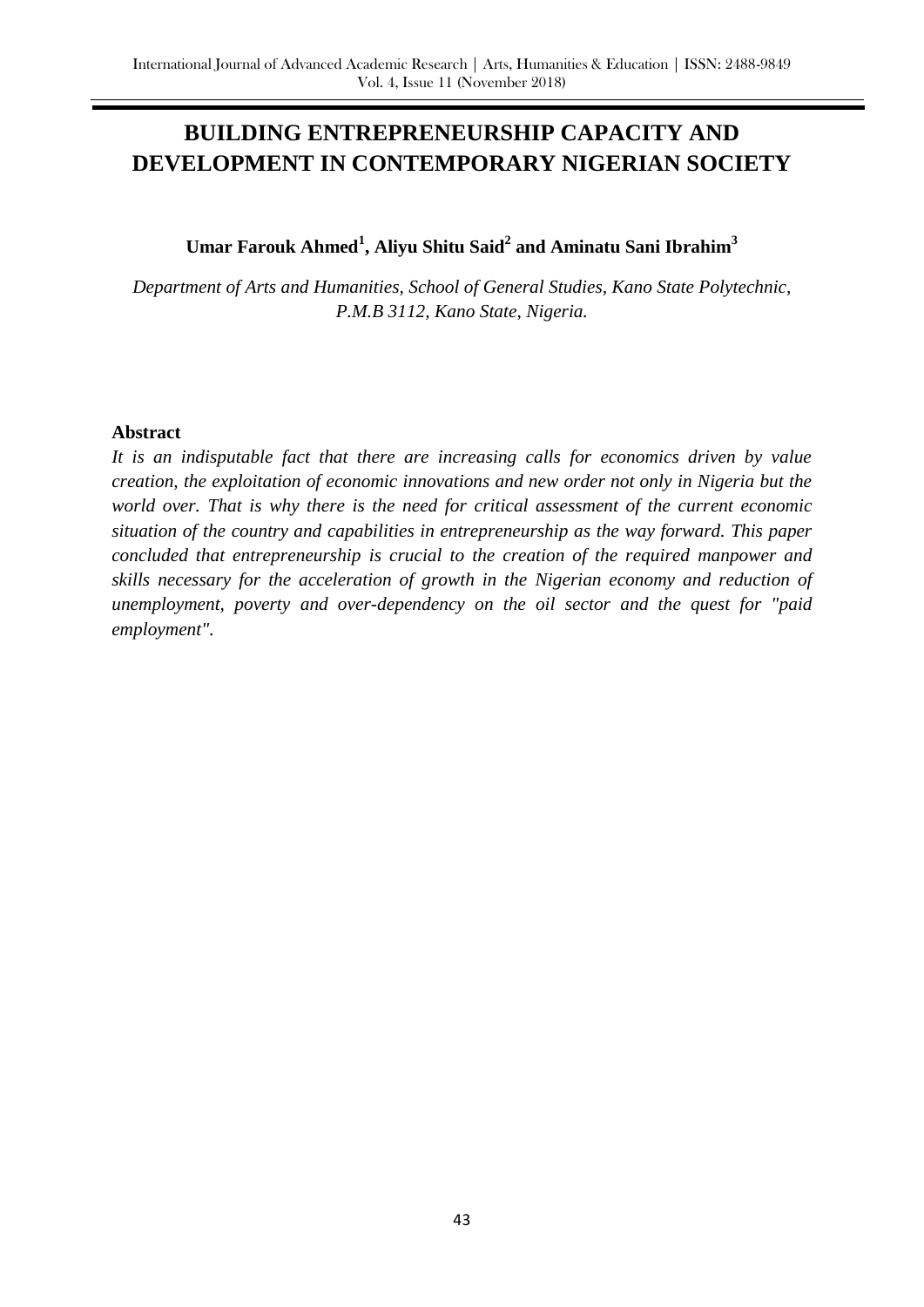#### **1. Introduction**

The onset of industrialization in the  $17<sup>th</sup>$  century brought the importance of entrepreneurs as a separate factor and contributor for production. The industrial revolution, it must be noted, also gave a special status to the entrepreneur. According to Obiajuru (2012), in Ihugba, Odii and Njoku (2013), it has become paramount in a "specially tottering economy" like Nigeria's that her citizens, young and old alike unemployed, under-employed and even the employed are expected to take on enterprising and risk-taking characteristics in order to sustain family and self above the poverty line. Nigeria is a country of over 170 million people of different backgrounds in different spheres of life and the country is fundamentally known as an oil producer which it highly depended upon and generates about 80% of its revenue from the sector. This over dependency on oil has created several challenges for the country where a sizeable number of its labour force run after jobs rather than being masters of themselves and creators of jobs. The World Bank (2013) report also states that job creation in Nigeria has been inadequate to keep pace with the expanding working age population, to the extent that Nigeria has the largest army of unemployed and under - employed youths in Africa. As illustrated in the World Bank report below, the official unemployment rate has steadily increased from 12% of the working, age population in 2006 to 24% in 2011.



*Source: World Bank's 2013 Nigeria Economic Report.*

As shown in this figure 1, 44.6% of the working age population in Nigeria was categorized as being either unemployed or out of the labor force. As better summarized, one out of every three Nigerian is either unemployed or under-employed, with millions of youths, mostly graduates who do not posses even single entrepreneurial skills with which to fend for themselves. The Bank, also stated in their report that —Wage jobs in Nigeria are scarce and provided mostly by Government, with the hearth rending consequence that it is mostly those who are infected to the men in authority that get the few government jobs that fall due. As consequences of the above scenario, it has been truly observed that youth unemployment is the biggest problem confronting Nigeria, only next in line to problems of Electricity and infrastructure. Unemployment in Nigeria is the root cause of poverty, youth restiveness, gangsterism, bank robberies, kidnapping, assassination, lawlessness and all kinds of deviant behaviors which has seriously retarded and discouraged foreign investors from coming to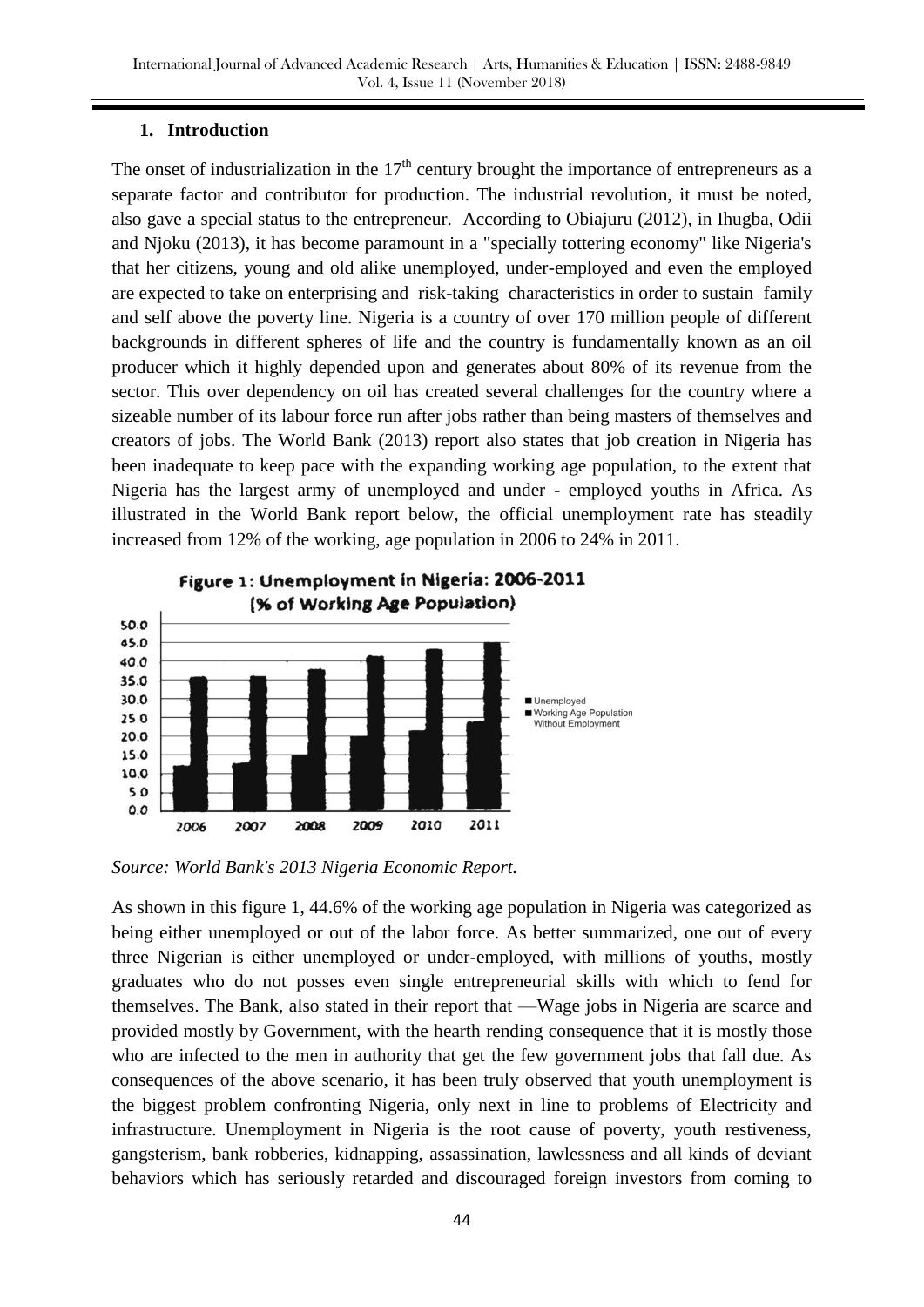invest in the country. World Bank (2013) reports that while official statistics place Nigeria among the fastest growing economies in the World, with growth concentrated in the pro-poor areas of small scale agriculture and trade, more direct indicators of social welfare of the population would appear to tell another story. It continues that estimated poverty rates declined only marginally between 2003 – 2004, and 2009 - 2010, implying that given growth in the population, the number of Nigerians living in poverty is increasing significantly.



Source: *National bureau of Statistics, in 2013 Nigeria Economic Report (World Bank).*

The pattern of spread in the country is that as at the statistics of 2010, four Northern states and one South Eastern State have the highest poverty rates, while Lagos and the South West states have the lowest estimated poverty rates. The burden of poverty is more in the rural areas than the urban areas of Nigeria (as can be seen in figure 2 above).

|                      | 2013-2014 | 2009-2010 |
|----------------------|-----------|-----------|
| Per capita           |           |           |
| Poverty rate         | 64.2      | 62.6      |
| <b>Urban Poverty</b> | 52.2      | 51.2      |
| <b>Rural Poverty</b> | 73.4      | 69        |
| Adult equivalent     |           |           |
| Poverty rate         | 48.3      | 46.1      |
| <b>Urban Poverty</b> | 36.8      | 34.3      |
| <b>Rural Poverty</b> | 57.4      | 52.9      |

**Table 1: Nigerian Urban Vs Rural poverty Rates (% of Population) 2009 -2014.**

*Source: World Bank Calculations on NBS figures (2013 NER).*

It is worthy of note that the issue of oil, the nature of education received by Nigerians and their low level quest (until recently) for new order in term of creativity, innovations have drastically affected the economic growth and development of the nation. Consequently, the Nigerian economy seems to have lost its focus (especially as justified by the new government of President Mohammadu Buhari when he posited that the Nigerian economy was in bad shape) and hence, the need for quick intervention. It is in an attempt to reverse the declining nature of the economy that the intervention brought by the current government policy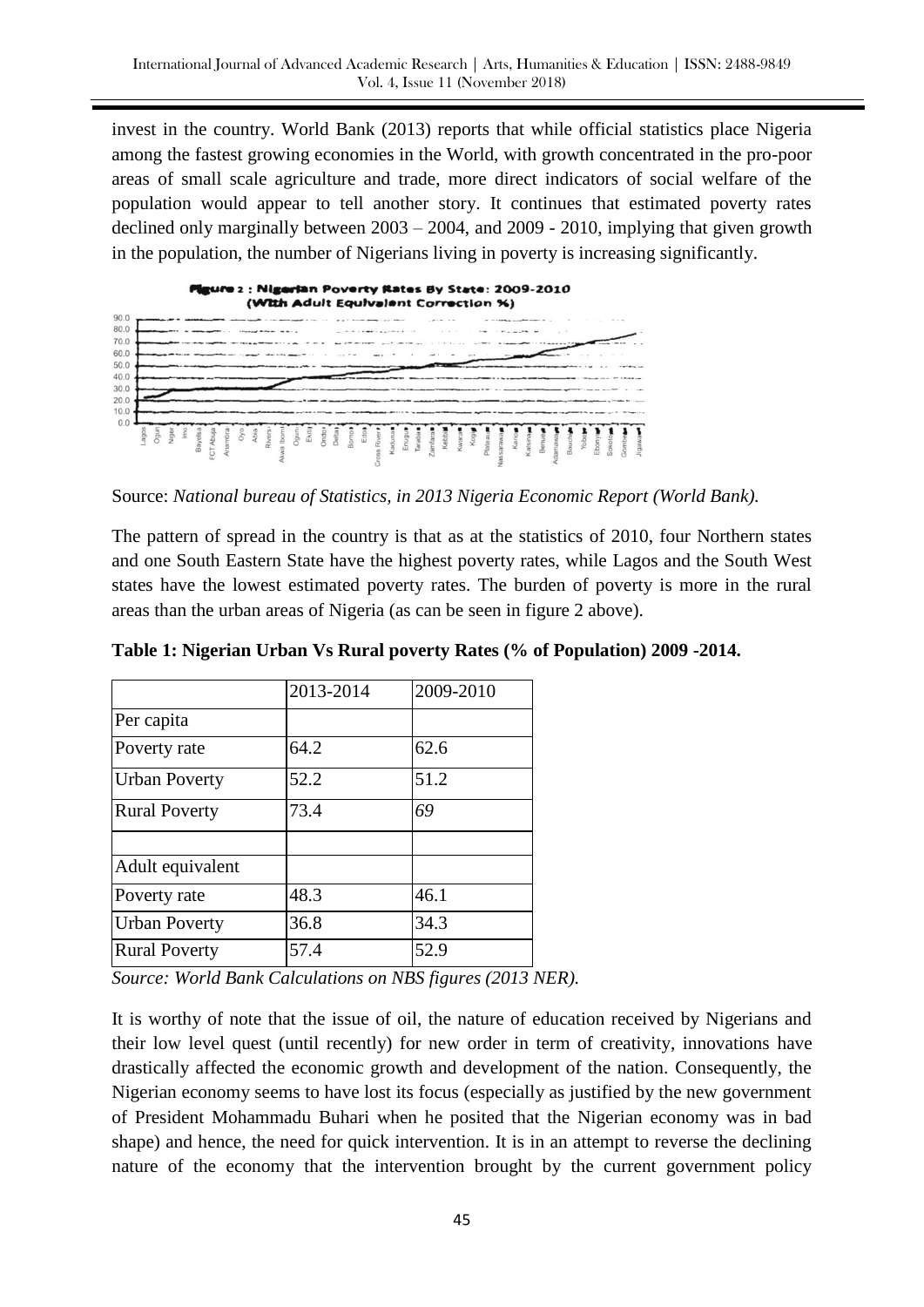direction of private sector led growth for job and wealth creation which is anchored on entrepreneurship is expected to be pursued with vigor and all the priorities and attention.

### **2. The Concept of Entrepreneurship**

To drive entrepreneurship is to set up a process through which individuals are made participating members of their society in developing the capability and capacity to live in the society and equally contribute meaningfully towards its economic growth and development. To this extent therefore, entrepreneurship is self-employment oriented which will also generate employment opportunities to others. It is the most effective approach for bridging the gap between science and market place, creating new enterprises and bringing new products and services to the market. Summing up this idea, Duru (2011) posits that these entrepreneurial activities significantly impact the economy of a nation by building the economic base and provide job.

Developments in entrepreneurship are sometimes seen as arising from three sources-namely:

- a. From the contributions of economic writers and thinkers on the role of entrepreneur in economic development and the application of economic theory
- b. From the psychological trait approach on personality characteristics of the entrepreneur, and
- c. From social behavioural approach which stresses the influence of social environment as well as personality trait.

Generally speaking, entrepreneurship could be defined as dynamic process created and managed by an individual (the entrepreneur), which strives to exploit economic innovation to create new value in the market. The entrepreneur therefore, is a person, who has entrepreneurial mind with a strong need for achievement. Furthermore, Shane (2003) in Ekankutno and Kemebaradikumo (2011) described entrepreneurship as the act of being an entrepreneur. As a French word, an entrepreneur is "one who undertakes innovations, finance and business acumen in an effort to transform innovations into economic goods".

It is important to identify that the result of entrepreneurship or becoming an entrepreneur may bring about:

- 1. Self establishment (a new organization or new business);
- 2. Taking over already existing business (the revitalization of mature organization in response to perceived opportunities)
- 3. Inherit business venture; and
- 4. Franchisement.

In today's world and as pointed out earlier in this paper, anybody, industry or business leader with innovation and creative business abilities is described as an entrepreneur or someone who engages in entrepreneurship. The entrepreneur must therefore perceive business opportunities and take advantage of the scarce resources to meet with unlimited opportunities profitability. The entrepreneur bears risks and equally directs the available human and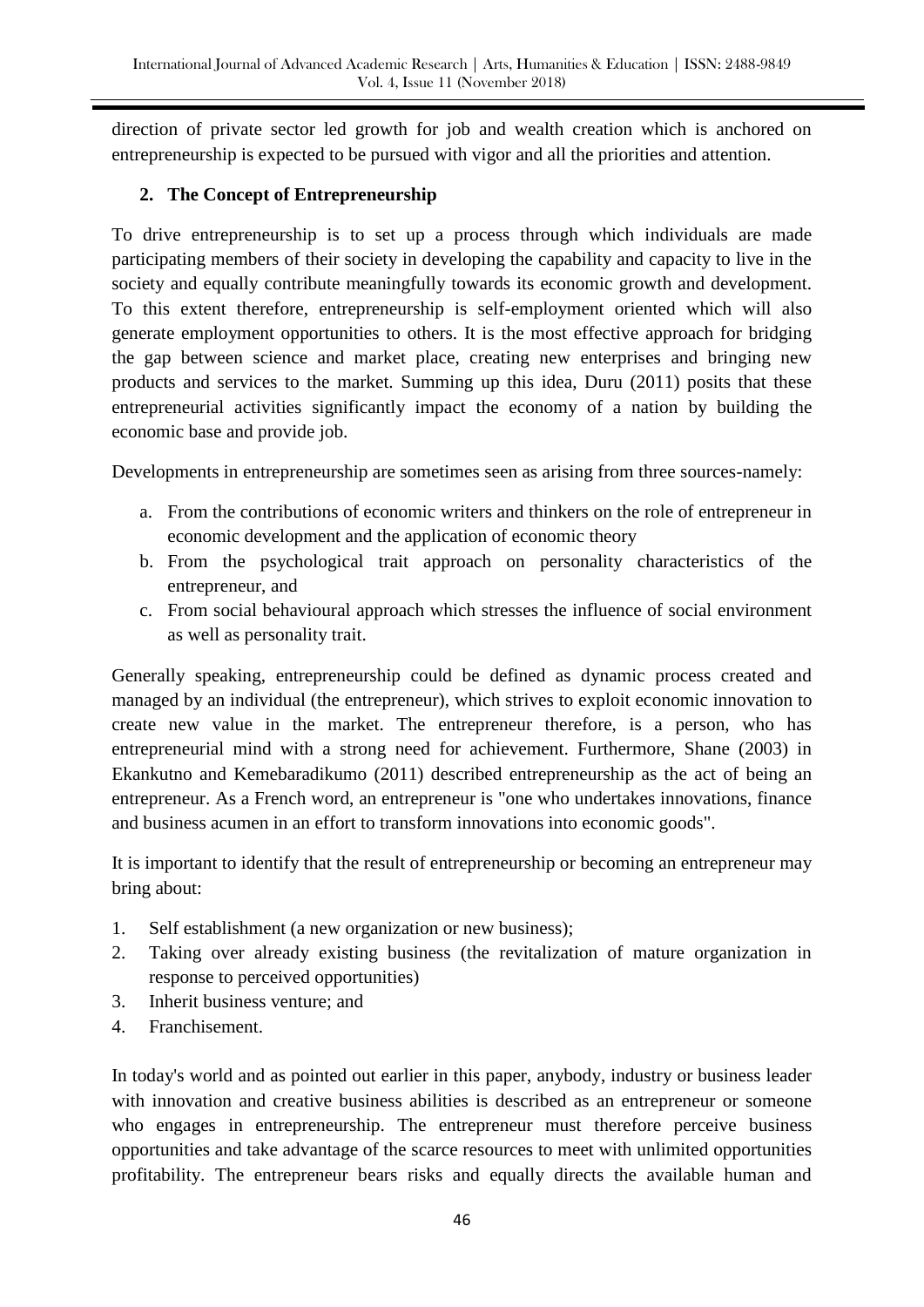material resources to achieve economic, social and financial goods of the enterprise. The entrepreneur must be willing to put his or her career and financial security on the line and take risks in the name of an idea, spending much time, as well as, capital (wealth creation in other to create further wealth) on an uncertain venture. These uncertainties according to knight (1921) in Ekankumo and Kemebaradikumo (2011) can be classified into three:

- 1. Risk: Measurable statistically;
- 2. Ambiguity: Hard to measurable statistically, and
- 3. True Uncertainty: Impossible to estimate or predict statistically.

For an entrepreneur to be successful in his or her entrepreneurial activities, he or she must adequately perform the following functions:

- 1. Identification of business opportunities.
- 2. Selection of opportunities.
- 3. Decision on form of enterprise.
- 4. Allocation and distribution of resources.
- 5. Co-ordination of other factors of production.
- 6. Planning and controlling organizational programmes and activities.
- 7. Mobilization and utilization of local raw materials.
- 8. Risk bearing.
- 9. Creating of employment opportunities.
- 10. Marketing activities for customers' satisfaction.
- 11. Innovation to meet up with the needs of the market.

To effectively and efficiently perform these functions identified above, the entrepreneur according to the USAID - funded research by McBer and Management international in Manu and Brown (1987) listed the following fourteen (14) personal entrepreneurial characteristics as common behaviour of successful entrepreneur:

- 1. Take initiative;
- 2. See and act on opportunities;
- 3. Persistent;
- 4. Personally seeks information;
- 5. Concerned for high quality;
- 6. Committed to fulfilling contracts;
- 7. Oriented to efficiency;
- 8. Plans systematically;
- 9. Solve problem in original ways;
- 10. Demonstrates self-confidence;
- 11. Takes calculated risks;
- 12. Assertive;
- 13. Persuasive; and
- 14. Use influence strategies.

These traits of successful entrepreneurs can be grouped into four (4) categories such as: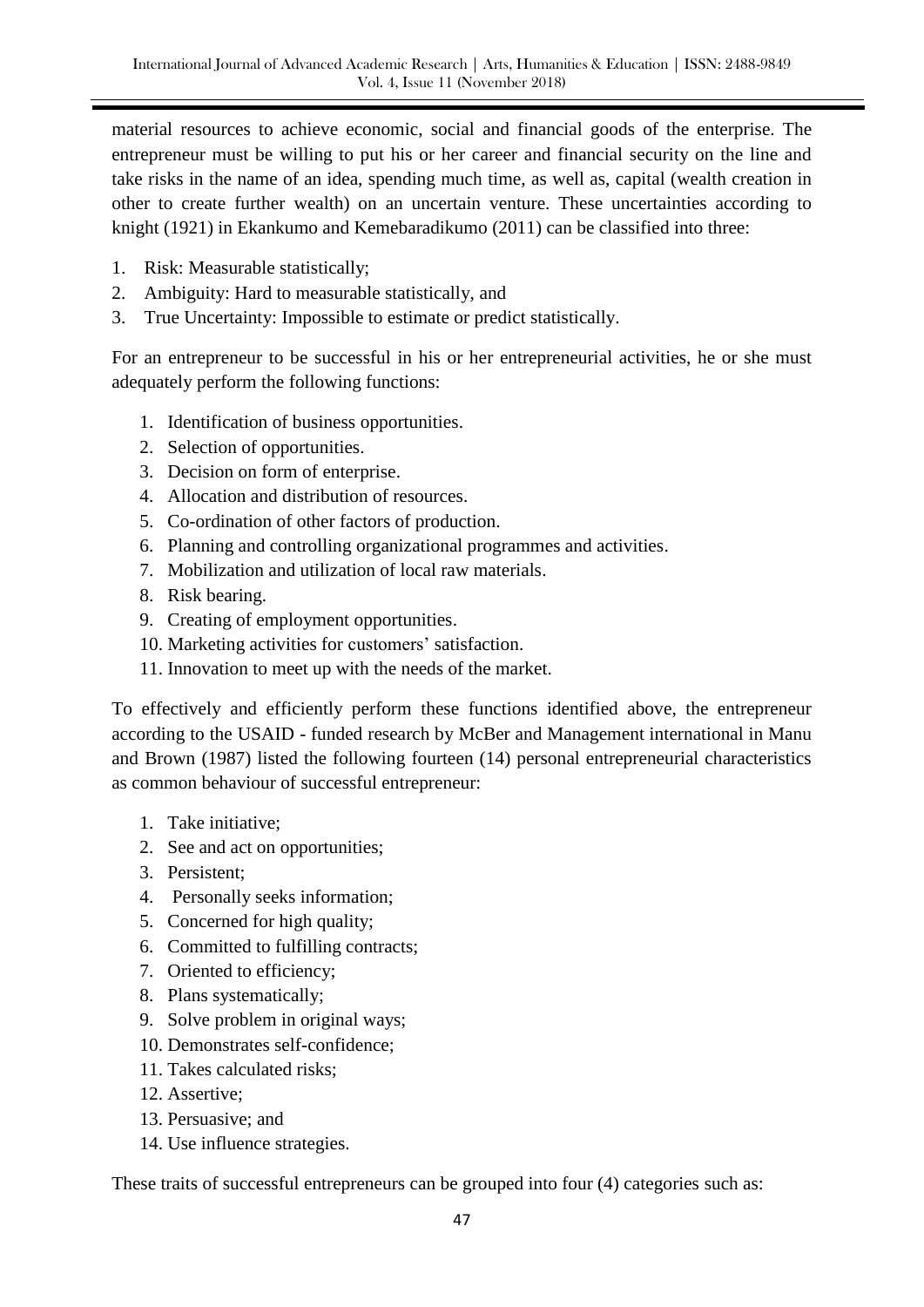(a) Personal characteristics. (b) Interpersonal skills. (c) Conceptual skills. (d) Technical skills.

The functions and personal characteristics highlighted earlier points to three important components of entrepreneurship, which are:

- i) Entrepreneurship consists of basic personality characteristics which mix together values, abilities and motivation. These includes: creativity, assertiveness which are somehow innate to the individual.
- ii) Entrepreneurship is viewed in terms of enterprise attributes like planning systematically, seeking and acting on opportunities among others.
- iii) Entrepreneurship goes beyond individual attributes to the performance of economic or social roles like managing a small business.

# **3. Locating Entrepreneurship Opportunities in Nigeria's Developing Economy**

With the United Nation programme of Global Action for Sustainable Development, and the quest of the Nigerian nation for the diversification of economy and reduced emphasis on "paid jobs", the need to locate and develop entrepreneurship opportunities cannot be under estimated. Most good business opportunities do not suddenly appear, but rather result from an entrepreneur's alertness to possibilities or, in some cases, the establishment of mechanisms that identify potential opportunities. Most entrepreneurs do not have formal mechanisms for identifying business opportunities, some sources are often fruitful. These include consumers and business associates, members of distribution system, and technical people. Often, consumers, such as business associates purchasing products to fit a certain lifestyle, are the best source of ideas for a new venture. It is usually very common to hear people say "if only there was a product or service that would"; this comment usually results in the creation of a new business. Many businesses have started as a result of complain about poor quality or high cost of the product or service by the consumers. Many other entrepreneurs have identified business opportunities through a discussion with a retailer, wholesaler, or manufacturer's representative. Technically oriented individuals often conceptualize business opportunities when working on other projects. There are several entrepreneurship opportunities in Nigeria. According to the Nigeria Small and Medium Scale Enterprises Toolkit, Developing a Business Idea is (a) A matter of creating a vision, (b) Leveraging your strengths, and (c) Determining what the markets needs.

- a. **Create a Vision:** The toolkit says you should envision what you want by answering the following questions: (a) where do you live? (b) How do you spend your days? (c) What kind of work do you do? (d) Do you work alone or with others? (e) Who are you surrounded by? (f) What do you do when you are not working?
- b. **Leverage your Strengths:** Determine what you good at: (a) Everyone is good at something.(b) Your skills can be a foundation for a business (c) Many entrepreneurs have ended up making money in areas outside their profession.(d)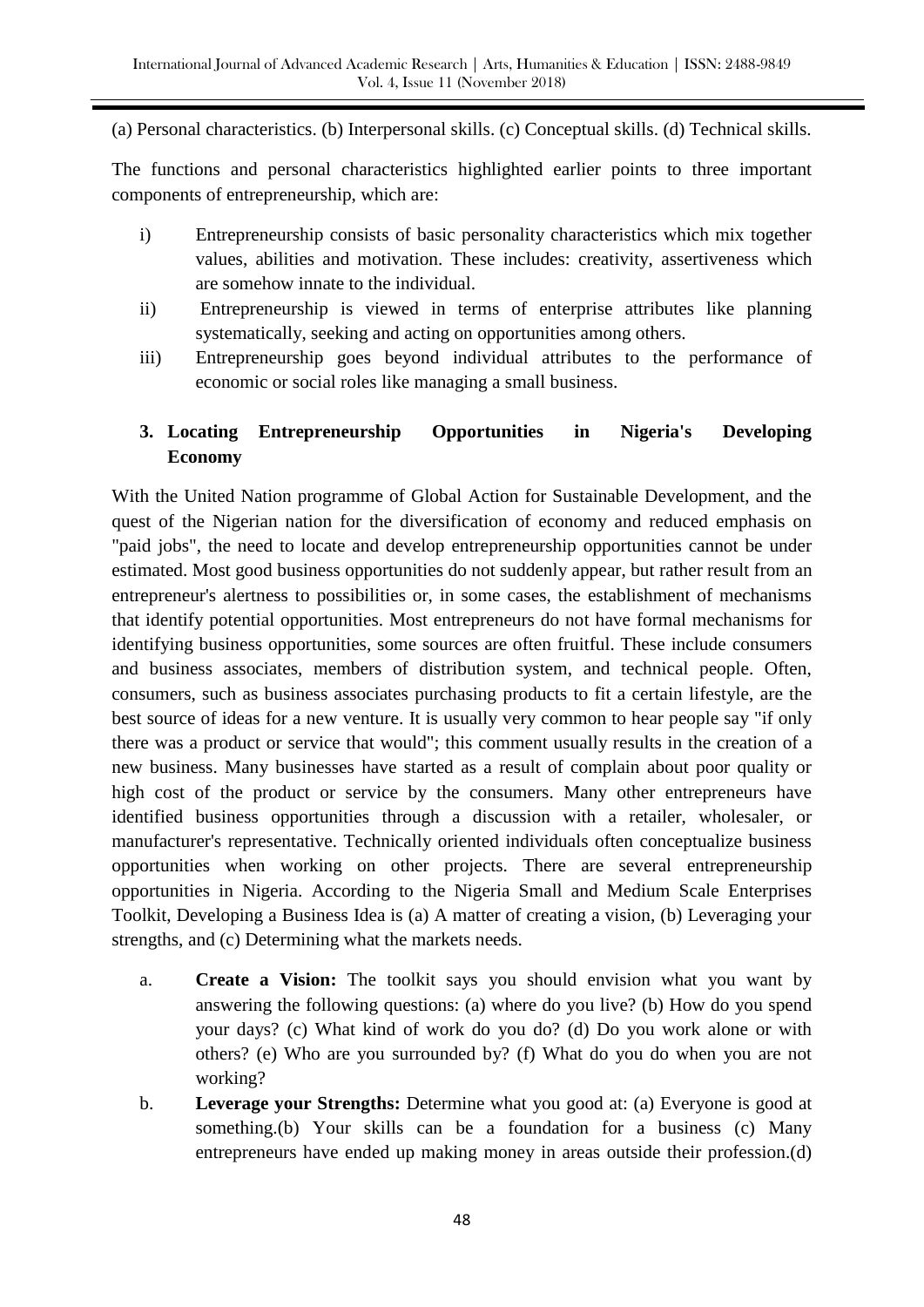List the things you enjoy doing (e) Itemize the skills you have acquired over the years.

c. **Figure out what the Market Needs:** Keep your business antenna up, with an eye for unfilled opportunities; (a) Is there a gap in the market? (b) Is there a market in the gap? (c) Is there a product or service that would make life easier for people you know? (d) Is there something that everybody hates to do that you can do for them? Your ability to answer these questions will open up entrepreneurship opportunities for you.

# **4. Potential Factors on Challenges and Prospects of Entrepreneurship Development in Contemporary Nigerian Society**

The following are some of the potential factors on the challenges and prospects of entrepreneurship development in Nigeria today:

- a. Economic Factors: These include Market, Capital, Labour, Taxation, Inflation, Raw materials, Condition for importation/acquisition of needed inputs.
- b. Psycho-Social and Cultural Factors: These include Legitimacy of entrepreneurship (e.g. taboos, social climate, and social attitude e.t.c), and Social mobility (e.g. social characteristics, open system, flexibility in role relationship, relative, social blockage, social setting e.t.c.)
- c. Marginalization
- d. Profit opportunities
- e. Nature of business growth and certainties
- f. Funding
- g. Level of initiative and innovativeness

## **5. Conclusion and Recommendation**

It is concluded fact that entrepreneurship development is crucial to the creation of the required manpower and skills necessary for the acceleration of growth in the Nigerian economy and reduction of unemployment, poverty and over-dependency on the oil sector and the quest for "paid employment". A critical assessment of the current economic situation of the country, especially at this time when most state Governments of the Federation are unable to pay staff salaries backed with persistent threat on ''down-sizing" and "wright-sizing" the building of capacities and capabilities in entrepreneurship is the way to go.

To this extent, every opportunities open for entrepreneurship development should be fully exploited and optimized. The creation of such opportunities put an immediate challenge on the government shoulders by way of creating the necessary enabling environment to make way for entrepreneurship particularly in the  $21<sup>st</sup>$  century and the current democratic experience with mounting hopes and expectations. Government should create an investorfriendly environment which encompasses stable macro-economic policies in various dimensions especially in those areas that may either serve as challenges and creating prospects to the development of entrepreneurs.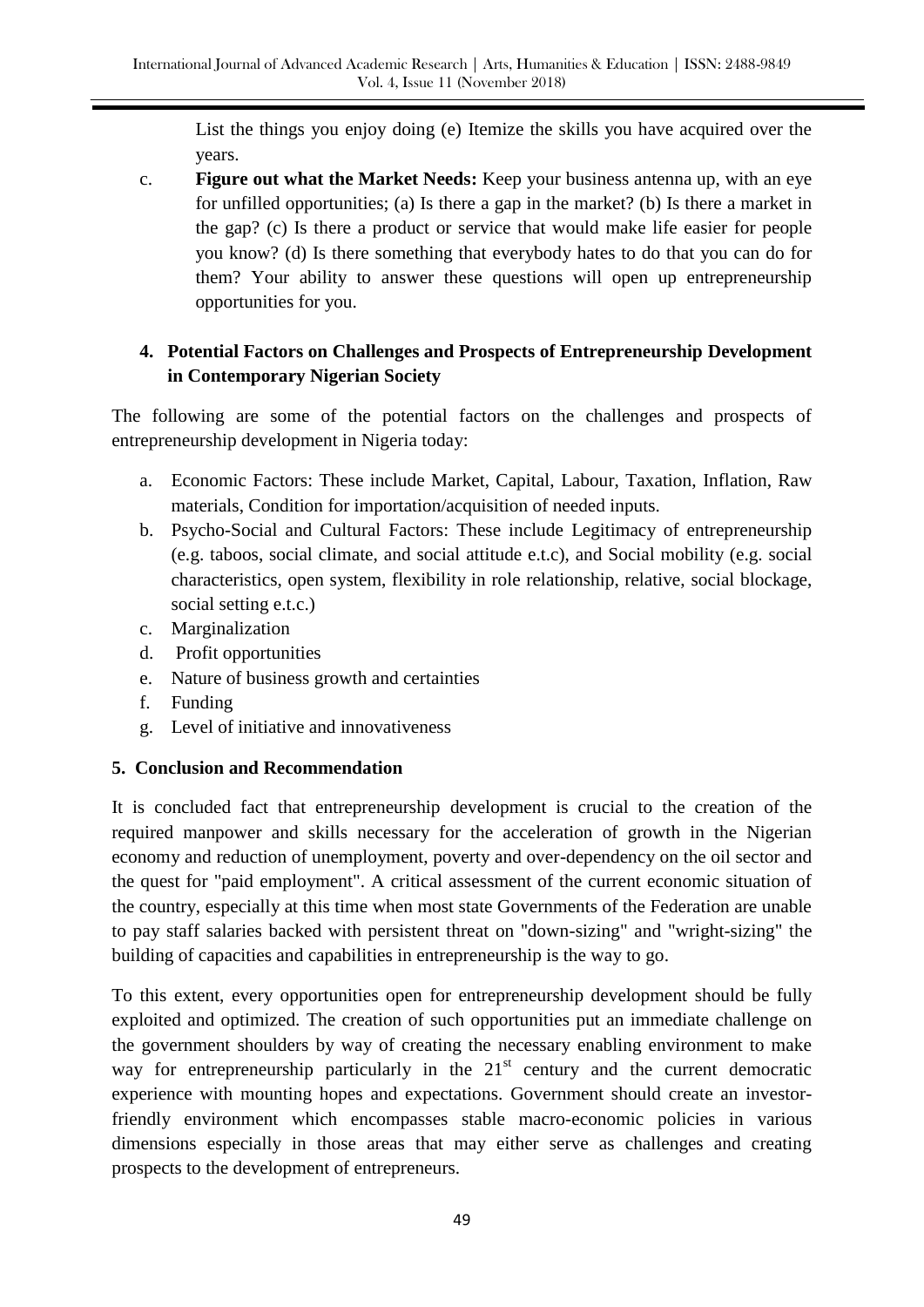Government must therefore galvanize all resources arid efforts of all stakeholders in this regard and channel them towards creating an economy of innovative and invention-oriented people.